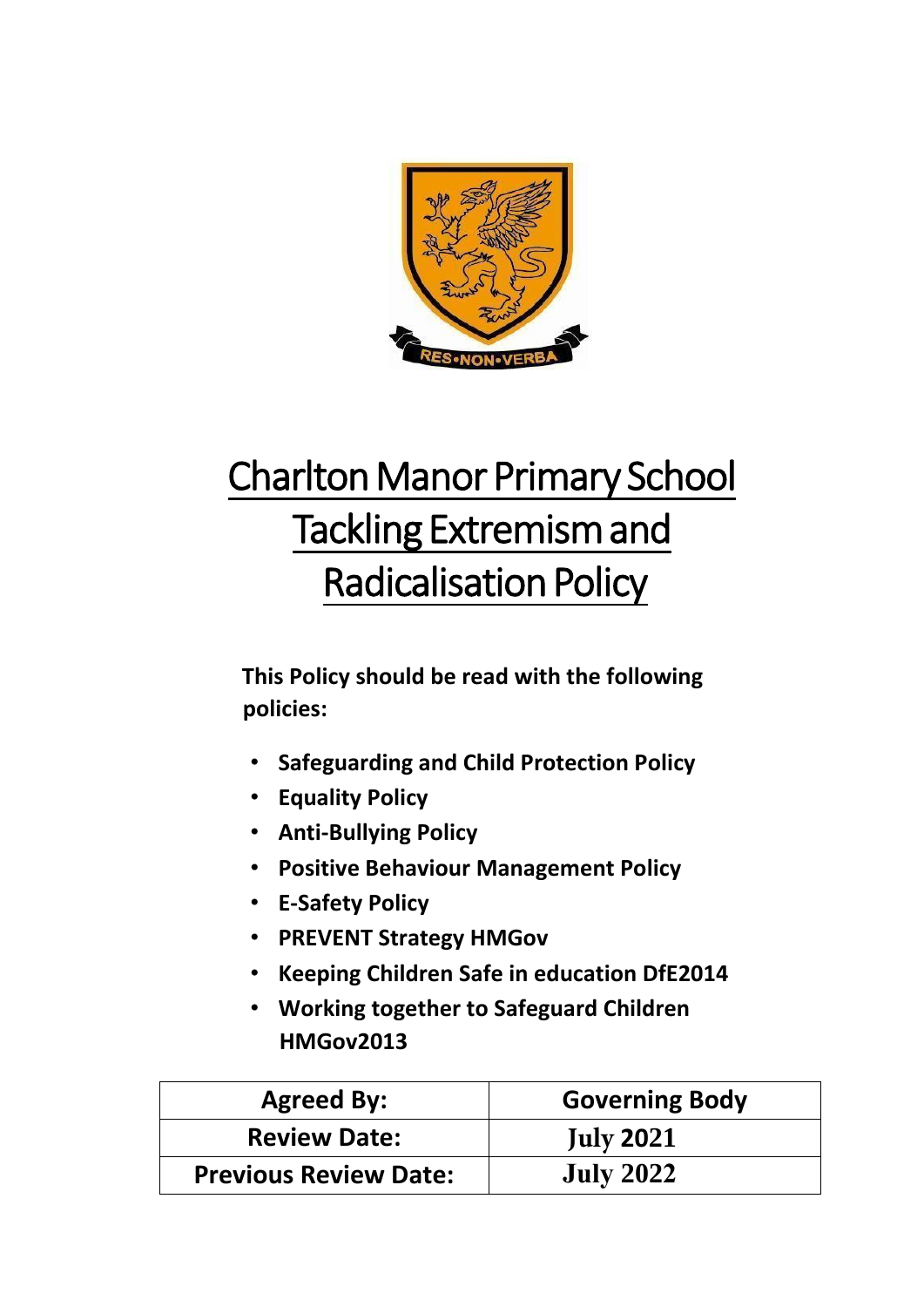## 1. POLICY STATEMENT

Charlton Manor Primary School is fully committed to safeguarding and promoting the welfare of all its pupils. Every member of staff recognises that safeguarding against radicalisation and extremism is no different to safeguarding against any other vulnerability in today's society*.* The Tackling Extremism and Radicalisation Policy sets out our beliefs, strategies and procedures to protect vulnerable individuals from being radicalised or exposed to extremist views, by identifying who they are and promptly providing them with support.

## 2. LINKS TO OTHERPOLICIES

The Charlton Manor Primary School Tackling Extremism and Radicalisation Policy links to the following Charlton Manor Primary School policies;

- Child Protection and Safeguarding
- Equality Policy
- Anti-bullying Policy
- Positive Behaviour Management Policy

The following national guidelines should also be read when working with this policy;

- PREVENT Strategy HM Government
- Keeping Children Safe in Education DfE2014
- Working Together to Safeguard Children HM Government2013.

## 3. AIMS AND PRINCIPLES

3.1 The Charlton Manor Primary School Tackling Extremism and Radicalisation Policy is intended to provide a framework for dealing with issues relating to vulnerability, radicalisation and exposure to extreme views. We recognise that we are well placed to be able to identify safeguarding issues and this policy clearly sets out how the school will deal with such incidents and identifies how the curriculum and ethos underpins our actions.

#### 3.2 The objectives are that:

- All governors, teachers, teaching assistants and non-teaching staff will have an understanding of what radicalisation and extremism are and why we need to be vigilant in school.
- All governors, teachers, teaching assistants and non-teaching staff will know what the school policy is on tackling extremism and radicalisation and will follow the policy guidance swiftly when issues arise.
- All pupils will understand the dangers of radicalisation and exposure to extremist views; building resilience against these and knowing what to do if they experience them.
- All parents/carers and pupils will know that the school has policies in place to keep pupils safe from harm and that the school regularly reviews its systems to ensure they are appropriate and effective.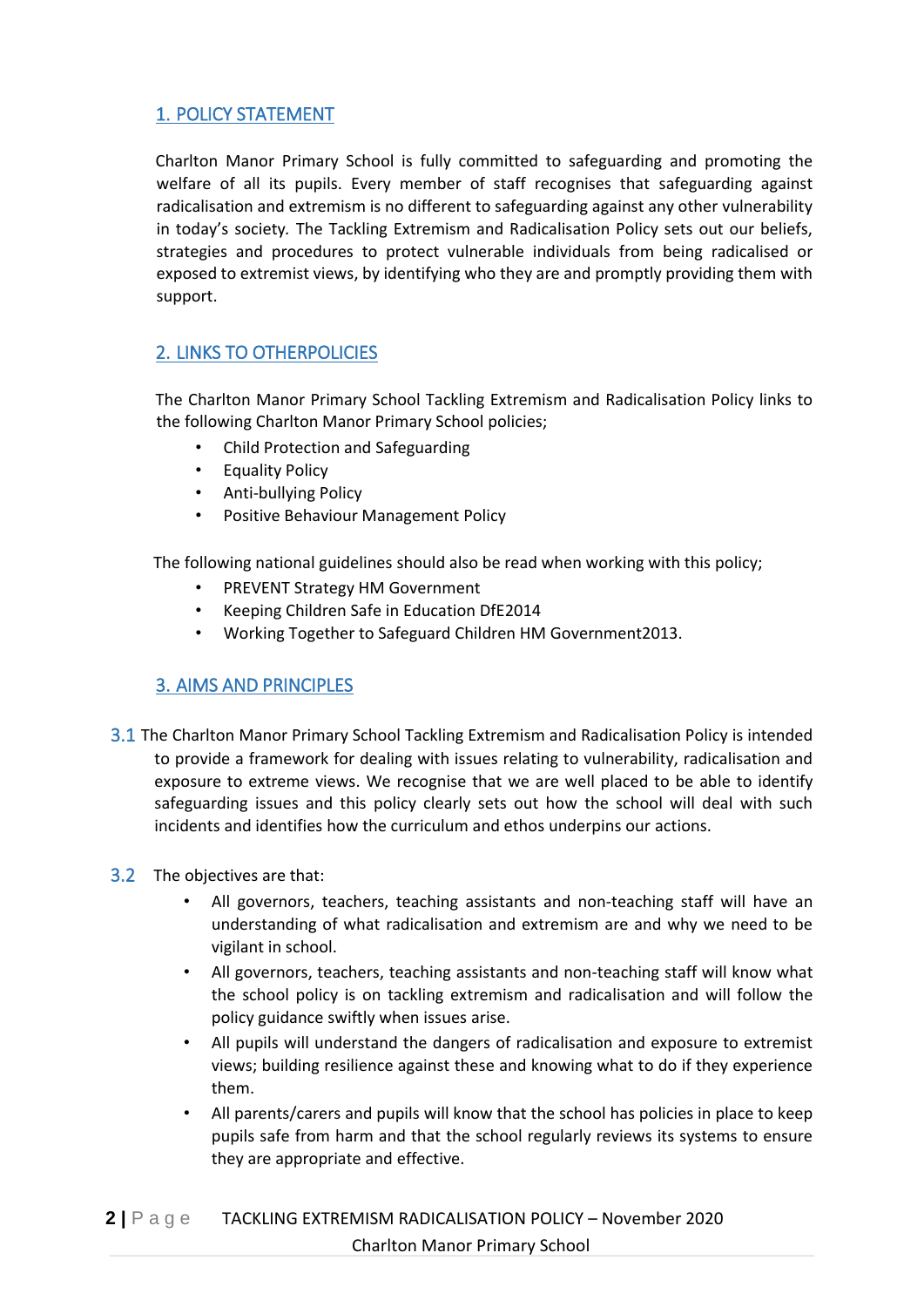3.3 The main aims of this policy are to ensure that staff are fully engaged in being vigilant about radicalisation; that they overcome professional disbelief that such issues will not happen here and ensure that we work alongside other professional bodies and agencies to ensure that our pupils are safe from harm.

## 4. DEFINTIONS ANDINDICATORS

- 4.1 Radicalisation is defined as the act or process of making a person more radical or favouring of extreme or fundamental changes in political, economic or social conditions, institutions or habits of the mind.
- 4.2 Extremism is defined as the holding of extreme political or religious views.
- 4.3 There are a number of behaviours which may indicate a child is at risk of being radicalised or exposed to extreme views. These include;
	- Spending increasing time in the company of other suspected extremists.
	- Changing their style of dress or personal appearance to accord with the group.
	- Day-to-day behaviour becoming increasingly centred on an extremist ideology, group or cause.
	- Loss of interest in other friends and activities not associated with the extremist ideology, group or cause.
	- Possession of materials or symbols associated with an extremist cause.
	- Attempts to recruit others to the group/cause.
	- Communications with others that suggests identification with a group, cause or ideology.
	- Using insults or derogatory names for another group.
	- Increase in prejudice-related incidents committed by that person  $-$  these may include;  $\circ$  physical or verbal assault  $\circ$  provocative behaviour  $\circ$  damage to property  $\circ$  derogatory name calling  $\circ$  possession of prejudice-related materials  $\circ$  prejudice related ridicule or name calling  $\circ$  inappropriate forms of address  $\circ$  refusal to cooperate  $\circ$  attempts to recruit to prejudice-related organisations  $\circ$  condoning or supporting violence towards others.

## 5. PROCEDURES FORREFERRALS

5.1 Although serious incidents involving radicalisation have not occurred at Charlton Manor Primary School to date, it is important for us to be constantly vigilant and remain fully informed about the issues which affect the local area, city and society in which we teach. Staff are reminded to suspend any 'professional disbelief' that instances of radicalisation 'could not happen here' and to be 'professionally inquisitive' where concerns arise, referring any concerns through the appropriate channels. (See appendix 1 – Dealing withreferrals)

 We believe that it is possible to intervene to protect people who are vulnerable. **Early intervention is vital** and staff must be aware of the established processes for frontline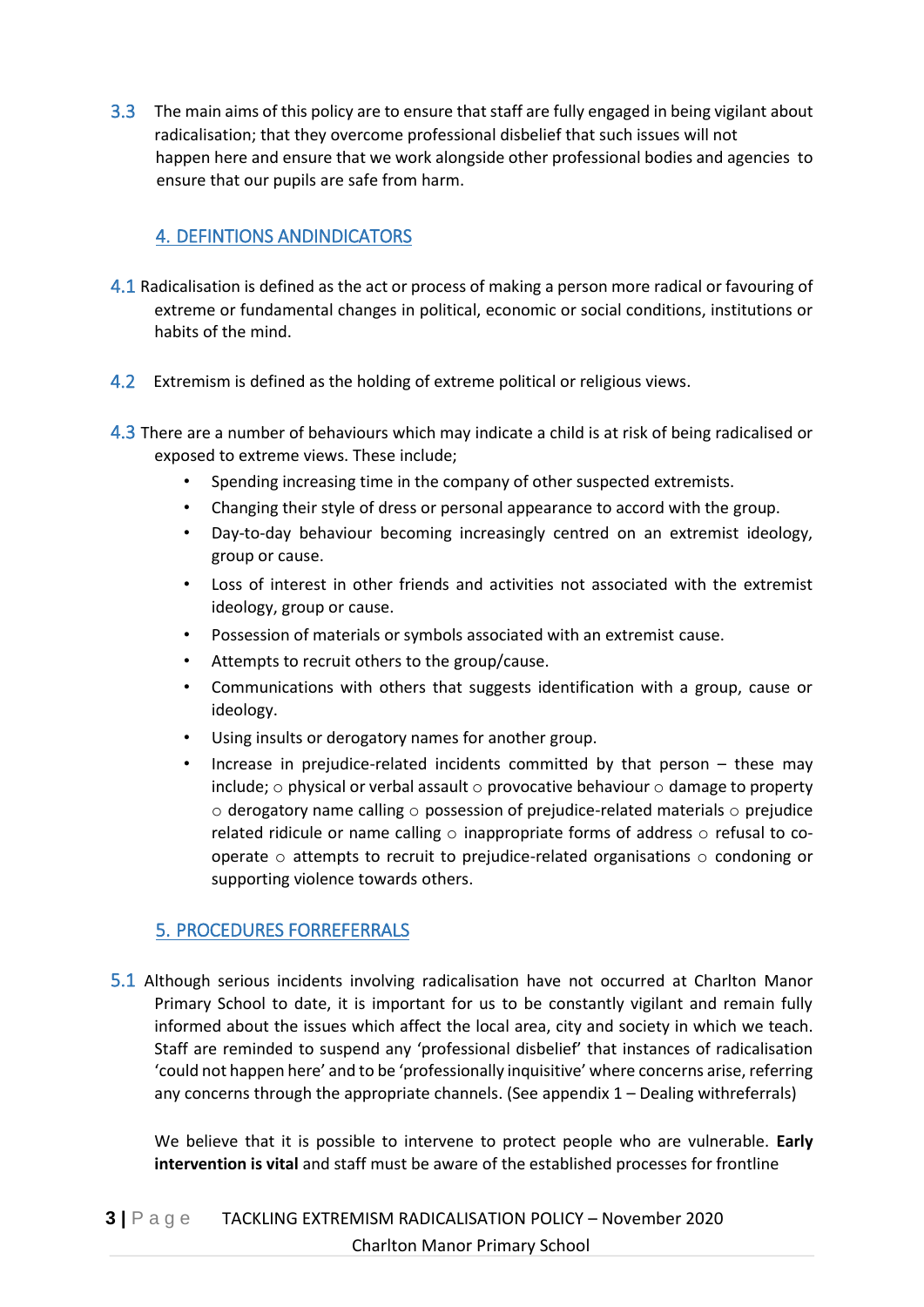professionals to refer concerns about individuals and/or groups. We must have the confidence to challenge, the confidence to intervene and ensure that we have strong safeguarding practices based on the most up-to-date guidance and best practise.

- 5.3 All members of the Strategic Leadership Team (SLT) are trained as Designated Senior Leaders for Child Protection and Safeguarding and will deal swiftly with any referrals made by staff or with concerns reported by staff.
- 5.4 The Head Teacher SLT will discuss the most appropriate course of action on a case-by-case basis and will decide when a referral to external agencies is needed (see appendix  $1 -$ Dealing with referrals)
- 5.5 As with any child protection referral, staff must be made aware that if they do not agree with a decision not to refer, they can make the referral themselves.

## 6. GOVERNORS, LEADERS AND STAFF

- 6.1 The Head Teacher and all members of the SLT are the leaders for referrals relating to extremism and radicalisation. In the unlikely event that no SLT members and the Head Teacher are not available, all staff know the Pastoral and safeguarding manager for the school.
- 6.2 Staff will be fully briefed about what to do if they are concerned about the possibility of radicalisation relating to a pupil, or if they need to discuss specific children whom they consider to be vulnerable to radicalisation or extremist views.
- 6.3 The SLT will work in conjunction with the Head Teacher, Inclusion Team and external agencies to decide the best course of action to address concerns which arise.
- 6.4 Prejudicial behaviour can be a factor in radicalisation and extremism. With this in mind, Charlton Manor Primary School has updated procedures for dealing with prejudicial behaviour, as outlined in the Positive Behaviour Policy and Equality Policy.

## 7. THE ROLE OF THECURRICULUM

- 7.1 Our curriculum is "broad and balanced" (Ofsted September 2019). It promotes respect, tolerance and diversity. Children are encouraged to share their views and recognise that they are entitled to have their own different beliefs which should not be used to influence others.
- 7.2 Our PSHE provision is embedded across the curriculum, including in RMSE. It directs our assemblies and underpins the ethos of the school. It is recognised that children with low aspirations are more vulnerable to radicalisation and therefore we strive to equip our pupils with confidence, self-belief, respect and tolerance as well as setting high standards and expectations for themselves.

## **4 |** P a g e TACKLING EXTREMISM RADICALISATION POLICY – November 2020 Charlton Manor Primary School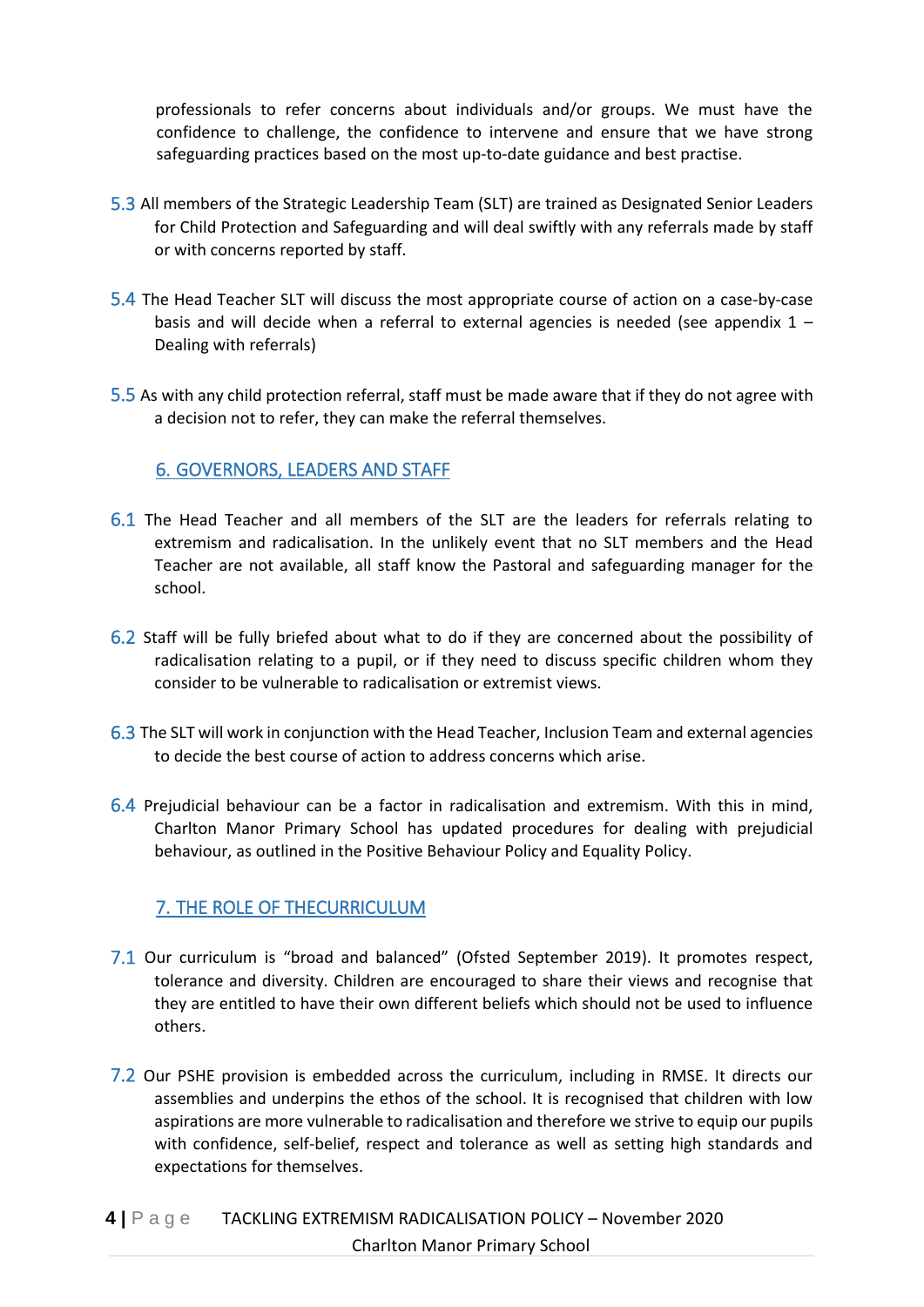7.3 Children are taught regularly about how to stay safe when using the internet and are encouraged to recognise that people are not always who they say they are online. They are taught to seek adult help if they are upset or concerned about anything they read or see online.

#### **8.** STAFF TRAINING

8.1 Through INSET opportunities in school, we will ensure that our staff are fully aware of the threats, risks and vulnerabilities that are linked to radicalisation; are aware of the process of radicalisation and how this might be identified early on and are aware of how we can provide support as a school to ensure that our children are resilient and able to resist involvement in radical or extreme activities. (See Appendix 2- Staff training)

#### 9. VISITORS AND THE USE OF SCHOOL PREMISES

- 9.1 Upon arriving at the school, all visitors including contractors, will read the child protection and safeguarding guidance and be made aware of who the DSLs are and how to report any concerns which they may experience.
- 9.2 If any agreement is made to allow non-school groups or organisations to use the premises, appropriate checks will be made before agreeing the contract. Usage will be monitored and in the event of any behaviour not in-keeping with the Tackling Extremism and Radicalisation Policy, the school will contact the police and terminate the contract.

## 10. ADDITIONAL MATERIALS

#### 10.1 See Appendix 3 for further reading

#### 11. POLICY REVIEW

11.1 The Charlton Manor Primary School Tackling Extremism and Radicalisation Policy will be reviewed annually as part of the overall Child Protection and Safeguarding policy review.

#### **This policy will be ratified by the Governing Body in January 2021**

**Signed …………………………………………… Chair of Govenors Date:……………………..** 

**This policy will be reviewed on or before the following date: January** 2022 Appendix 1 – Dealing with referrals

We are aware of the potential indicating factors that a child is vulnerable to being radicalised or exposed to extreme views, including peer pressure, influence from other people or the internet,

**5 |** P a g e TACKLING EXTREMISM RADICALISATION POLICY – November 2020 Charlton Manor Primary School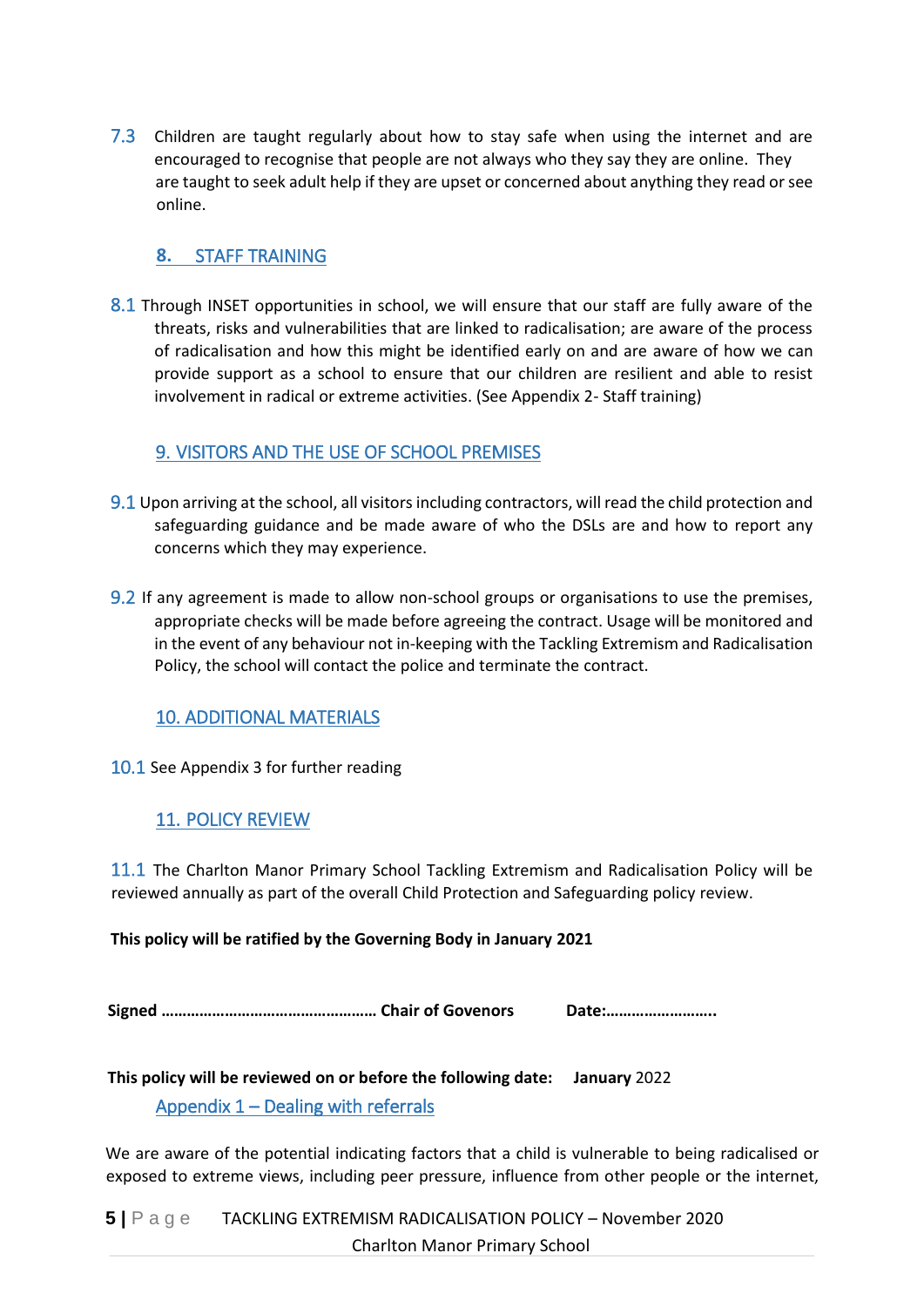bullying, crime and anti-social behaviour, family tensions, race/hate crime, lack of self-esteem or identity, prejudicial behaviour and personal or political grievances

In the event of prejudicial behaviour the following system will be followed;

- All incidents of prejudicial behaviour will be reported directly to the Pastoral and Safeguarding manager, SLT or the Head Teacher.
- All incidents will be fully investigated and recorded in line with the Positive Behaviour Policy and records will be kept in line with procedures for any other safeguarding incident.
- Parents/carers will be contacted and the incident discussed in detail, aiming to identify motivating factors, any changes in circumstances at home, parental views of the incident and to assess whether the incident is serious enough to warrant a further referral. A note of this meeting is kept alongside the initial referral in the Safeguarding folder.
- The Pastoral and Safeguarding manager or SLT follow-up any referrals for a period of four weeks after the incident to assess whether there is a change in behaviour and/or attitude. A further meeting with parents would be held if there is not a significant positive change in behaviour.
- If deemed necessary, serious incidents will be discussed and referred to Rachel Walker, CP lead in Greenwich 0208 854 8888 or to Greenwich's Children's Services.
- In the event of a referral relating to serious concerns about potential radicalisation or extremism, the school will also contact The Metropolitan Police Counter Terrorism Unit (CTU)

| <b>Type of Training</b> | Delivered by | <b>Delivered to</b> | When and at what frequency |
|-------------------------|--------------|---------------------|----------------------------|
| Safer                   | Greenwich LA | All SLT and all     | Refreshed on 3 year basis. |
| Recruitment             |              | governors           | Certificates held in       |
| <b>Training</b>         |              |                     | school                     |
|                         |              |                     | Safeguarding Folder        |
|                         |              |                     |                            |
|                         |              |                     |                            |

#### Appendix 2 - Staff Safeguarding Training

| Safeguarding<br>and Child<br>Protection<br><b>Training</b>                 | Greenwich<br>Local<br>Authority | All SLT and<br>designated<br>governors for child<br>protection                      | Refreshed on 2 year basis.<br>Certificates held in<br>school<br>Safeguarding Folder                                                            |
|----------------------------------------------------------------------------|---------------------------------|-------------------------------------------------------------------------------------|------------------------------------------------------------------------------------------------------------------------------------------------|
| Safeguarding<br>and Child<br>Protection<br>Training $-$<br>(Dissemination) | <b>SLT</b>                      | All staff, governors,<br>office staff, site<br>management and<br>dinner supervisors | Repeated for all staff during<br>first half of Autumn half term<br>each academic year and<br>ongoing in weekly year group<br>and INSET meeting |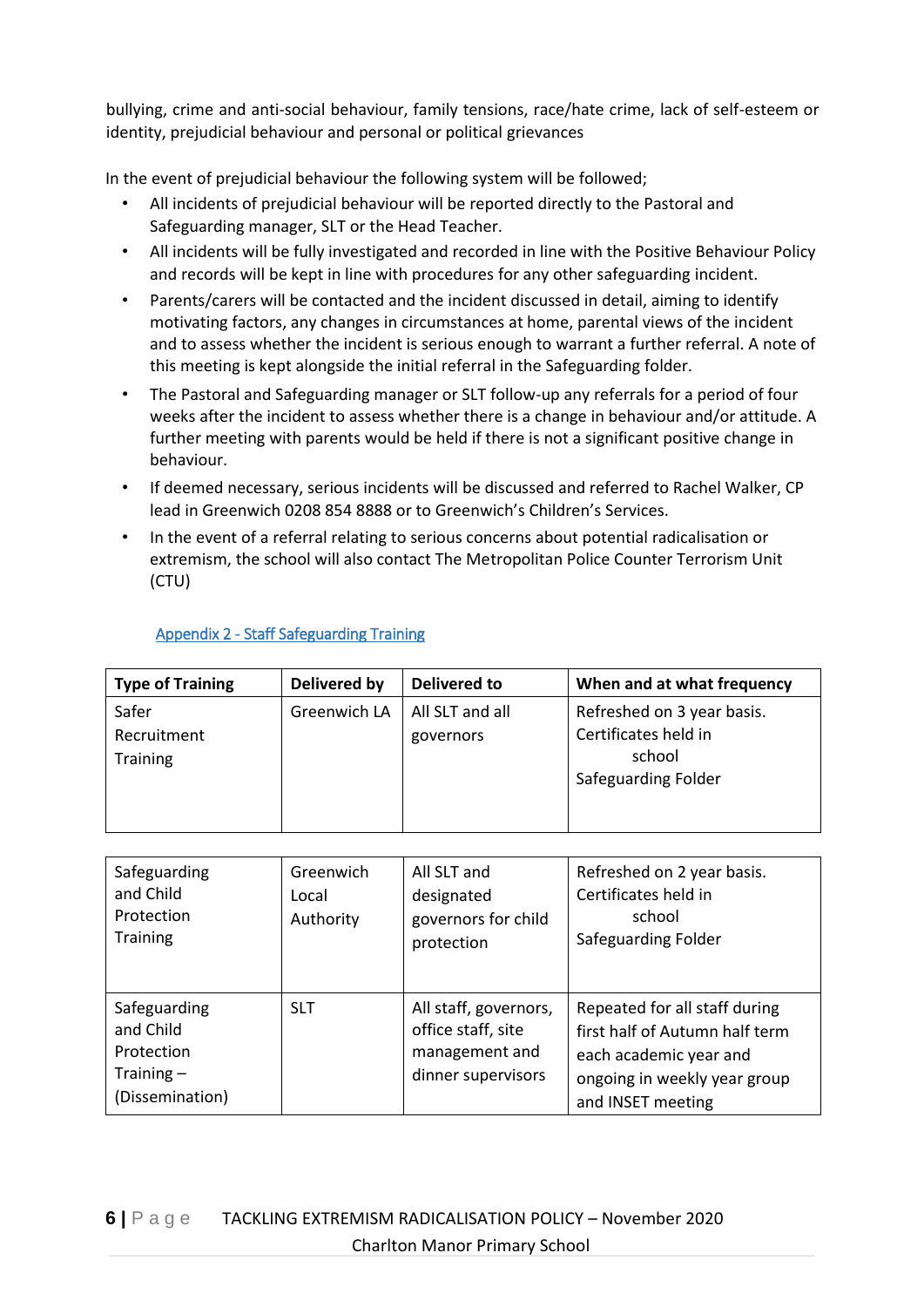| <b>Tackling</b><br>Homophobia in<br>Schools         | Stonewall                                                          | All staff, governors,<br>office staff, site<br>management and<br>dinner supervisors | Repeated for all staff during<br>first half of Autumn half term<br>each academic year |
|-----------------------------------------------------|--------------------------------------------------------------------|-------------------------------------------------------------------------------------|---------------------------------------------------------------------------------------|
| <b>Tackling</b><br>Domestic<br>Violence             | Greenwich<br>Local<br>Authority                                    | All staff, office staff,<br>site<br>management<br>and dinner<br>supervisors         | Repeated for all staff during<br>first half of Autumn half term<br>each academic year |
| <b>Tackling Female</b><br><b>Genital Mutilation</b> | Greenwich<br>Local<br>Authority                                    | All staff, office staff,<br>site<br>management<br>and dinner<br>supervisors         | Repeated for all staff during<br>first half of Autumn half term<br>each academic year |
| Looked After Children<br><b>Training for DSLs</b>   | <b>Greenwich LA</b><br>Children<br>Education<br>Service<br>(LACES) | <b>DSL for Looked</b><br>After Children                                             | Refreshed on 2 year<br>basis. Certificates held in<br>school<br>Safeguarding Folder   |
| Looked After Children<br><b>Training for DSLs</b>   | Looked<br>After<br>Children<br>Training for<br><b>DSLs</b>         | All staff, office staff,<br>site<br>management<br>and dinner<br>supervisors         | Repeated for all staff during<br>first half of Autumn half term<br>each academic year |
| <b>Fire Safety Training</b>                         | Greenwich LA                                                       | All staff, office staff,<br>site<br>management<br>and dinner<br>supervisors         | Repeated for all staff during<br>first half of Autumn half term<br>each academic year |